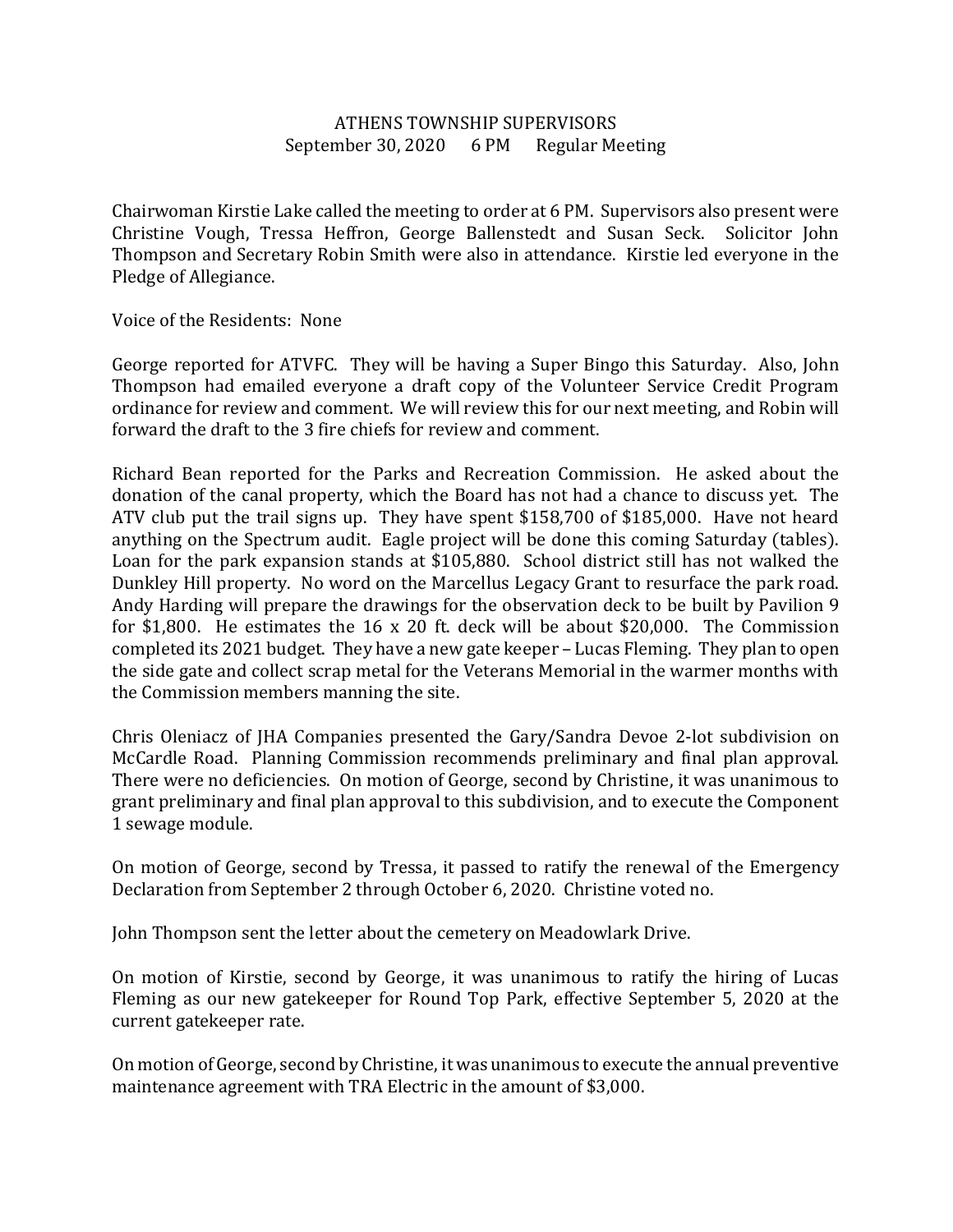Page Two Athens Township Supervisors September 30, 2020

Discussion was held concerning Trick-or-Treat. Kirstie asked Christine to start the conversation. Christine said she feels we should set a date and time for Trick-or-Treat and thinks cancelling it due to COVID-19 would create a lot of stress. People know the recommendations/restrictions. She would like to see it on actual Halloween – Saturday, October  $31^{st}$ , since that is not a school night and parents wouldn't be so rushed. We could have it earlier if we chose. Two of Tressa's younger children, Ellen and Finn Heffron, were in attendance tonight. Ellen said she wants to dress as COVID-19 and she will use a fishing net to get her candy from people so she can keep her 6 ft. distance. Finn said he would like to see it in the daylight so people can see them. He also would like us to have it on October 1<sup>st</sup>. Discussion continued. On motion of Christine, second by George, it was unanimous to set Trick-or-Treat for Saturday, October 31<sup>st</sup>, from 5-7 PM, asking people who wish to participate to turn their porch lights on and observe all COVID-19 recommendations/requirements.

On motion of George, second by Christine, it was unanimous to vote for Tim Horton and Jack Hines as UC Trustees for PSATS. Robin will complete the ballot and send.

The change of meeting time to 5 PM will start at the beginning of the year.

Robin presented the quote from e-Code to do a comprehensive codification review of our current code to make sure everything is compliant and not conflicting in different sections. The quote includes an editorial and legal analysis, an updated online Code and 5 custom printed Code books for the amount of \$\$8,559. No action was taken at this time because we need to make sure we get all the changes we want into the Code before they undertake this project. Robin will ask Ed and Cindy to check with Planning Commission to see if they will be undertaking this as well.

On motion of Kirstie, second by George, it was unanimous to approve the Inclement Weather Policy as presented.

The next budget workshop was set for October 6<sup>th</sup> at 5:30 PM.

John will be sending a revision of our junkyard ordinance for review and comment. We will discuss this again at our October meeting.

Susan gave her road report. The Meadowlark Drive Dirt and Gravel Road project will be finished on October  $10<sup>th</sup>$ . Bishops will begin the Sunnyfield Drive project soon. The guys have been hauling material out of our pit and placing it on Chamberlain Road.